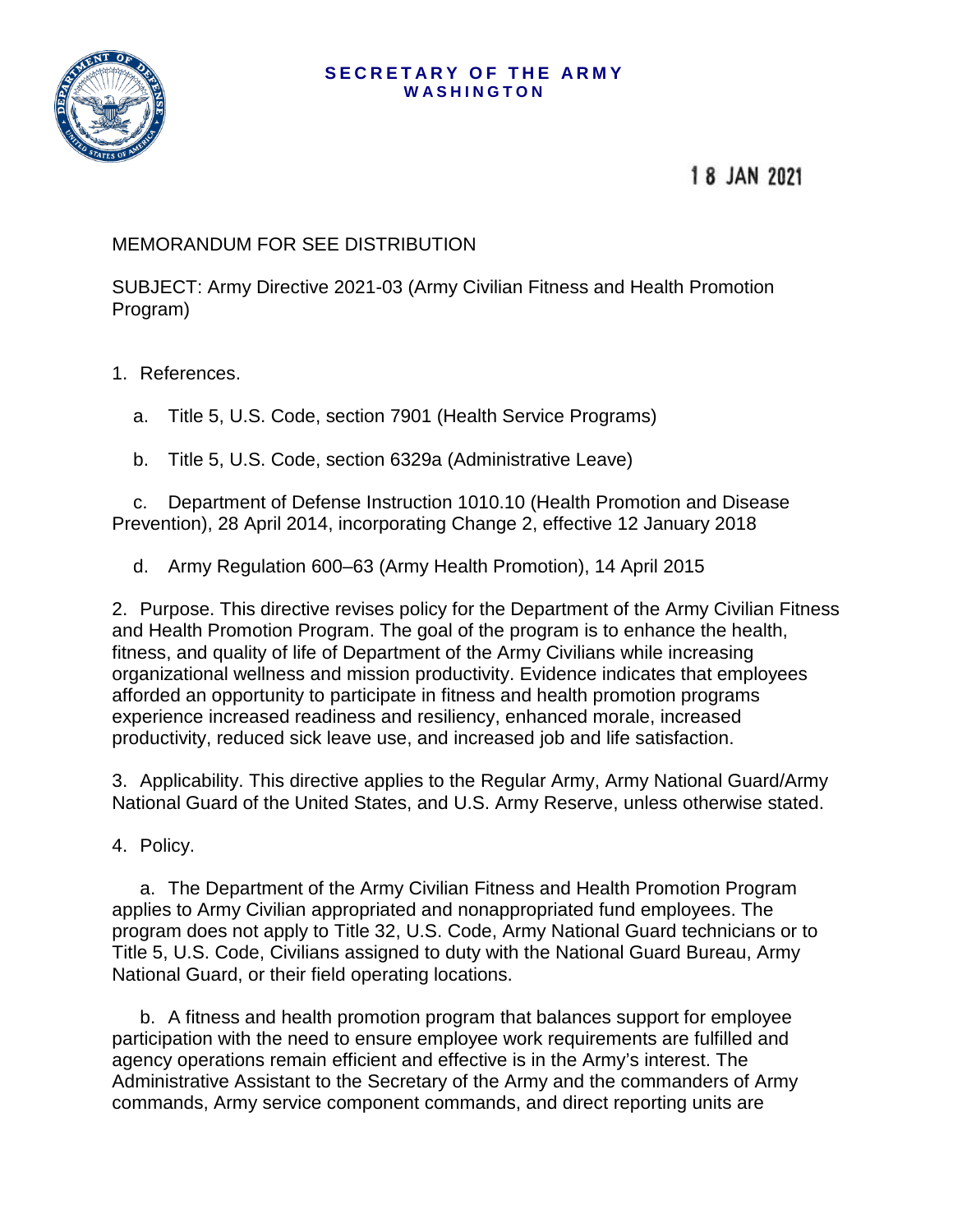SUBJECT: Army Directive 2021-03 (Army Civilian Fitness and Health Promotion Program)

authorized, in their discretion, to implement and administer a fitness and health promotion program consistent with the following provisions:

(1) Subject to governing law, regulation, and policy, Civilian employees may be granted up to 3 hours of administrative leave per week (no more than 1 hour per day) to participate in a command-sponsored fitness and health promotion program, including physical fitness activities, preventive health events, education on health promotion topics (such as nutrition and exercise principles), and any other activities covered by the program.

(2) Employee participation in the program is voluntary.

(3) Participation in the program is not an entitlement and is subject to approval by supervisory officials. The program does not create an employee right or benefit, substantive or procedural, enforceable at law by a party to litigation with the United States.

(4) Participating employees must execute a program participation agreement. Employees must self-certify that they are not aware of any medical conditions or limitations that would put them at risk of injury or illness while participating in the program.

(5) Physical fitness activities must be specifically targeted at improving fitness levels or body conditioning.

(6) For employees in positions that have physical fitness standards (such as firefighters), a physical exercise program that is part of their normal duties is not covered by this program.

(7) Employees, supervisors, and time and attendance certifiers must ensure that fitness periods are accounted for by entering Administrative Leave "LNPF" (Type Hour Code "LN" with Environmental/Hazard/Other Code "PF") in the Automated Time Attendance and Production System, or analogous code in other timekeeping systems.

(8) Specific times for participation will be dictated by mission requirements and approved in advance. Supervisors must retain authority to schedule and assign work and must carefully balance mission requirements, workload, and personnel availability when authorizing fitness periods (that is, time for fitness and health promotion activities under the program).

(9) Employees must report to their workstations before and after each authorized fitness period.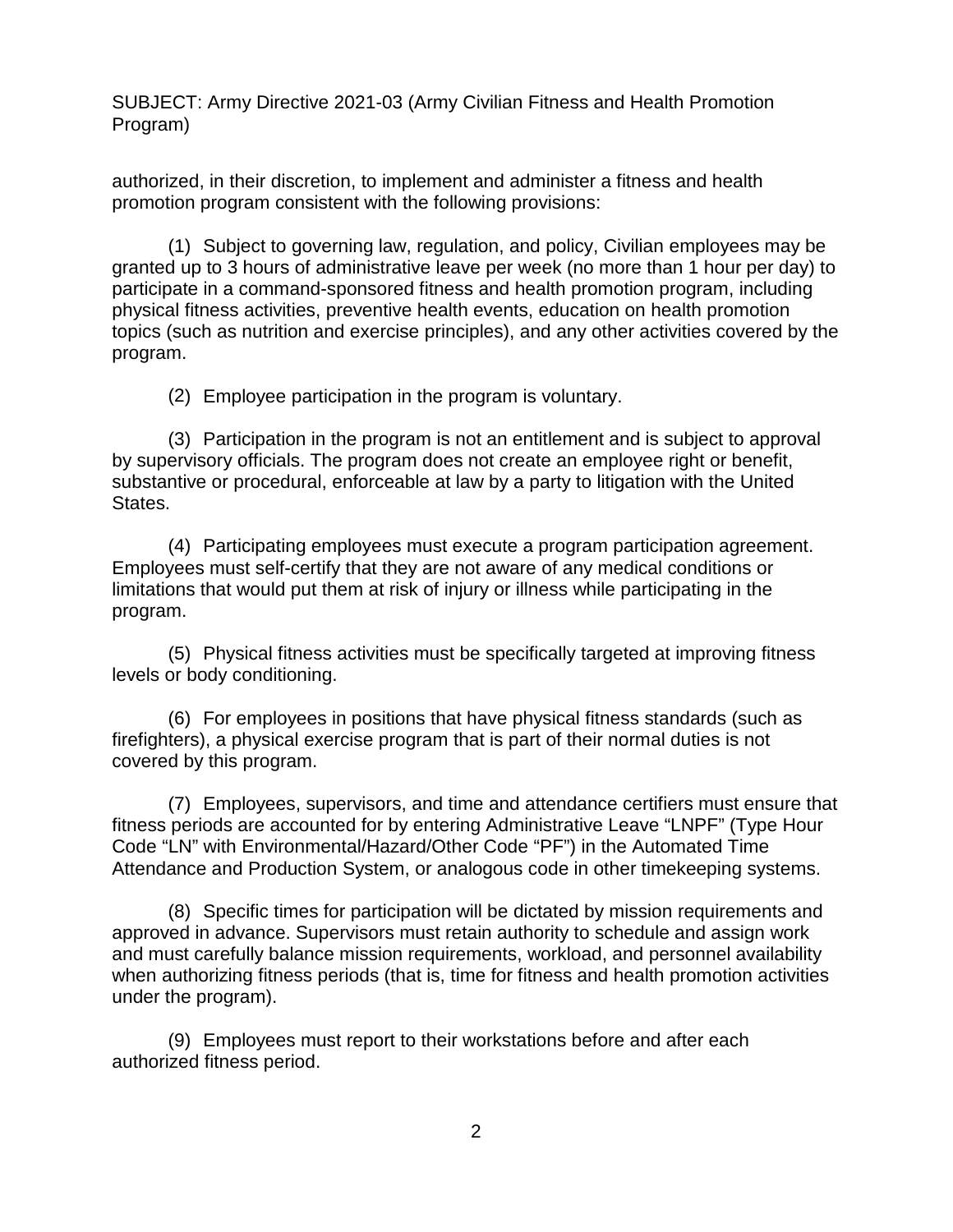SUBJECT: Army Directive 2021-03 (Army Civilian Fitness and Health Promotion Program)

(10) Employees serving on a performance improvement plan, who are subject to leave restrictions, or who have been formally disciplined for a lack of candor or similar offense within the previous year are ineligible to participate in the program.

(11) Available installation or on-site fitness facilities should be used to the maximum extent practicable. Fitness periods include the time used for changing clothes, showering, and travel to and from the exercise location.

(12) Authorized fitness periods may be combined with regularly scheduled lunch periods with supervisory approval.

(13) Employees cannot accumulate fitness periods and carry them over to the next day or week so as to exceed the limitations described above.

(14) In exercising their discretion to implement and administer a fitness and health promotion program, the Administrative Assistant to the Secretary of the Army and the commanders of Army commands, Army service component commands, and direct reporting units may also authorize Civilian employees who are teleworking to participate in the civilian fitness and health promotion program.

(15) Commanders and supervisors must maintain accountability over employees participating in the program and are responsible for ensuring compliance with program participation requirements.

(16) The Administrative Assistant to the Secretary of the Army and the commanders of Army commands, Army service component commands, and direct reporting units should review their respective fitness and health promotion programs at least once annually to determine how they affect productivity and whether they meet their stated objectives.

c. Commanders and supervisors should encourage employees to take advantage of the flexibilities of an alternative work schedule program, if available, to engage in fitness and health promotion activities during non-duty time.

d. Subject to supervisory approval, employees may request annual leave, leave without pay, or sick leave (as appropriate) to participate in fitness or health promotion activities.

5. Labor Relations Obligations. Management officials and supervisors will fulfill all statutory and contractual labor relations obligations in the implementation of this policy.